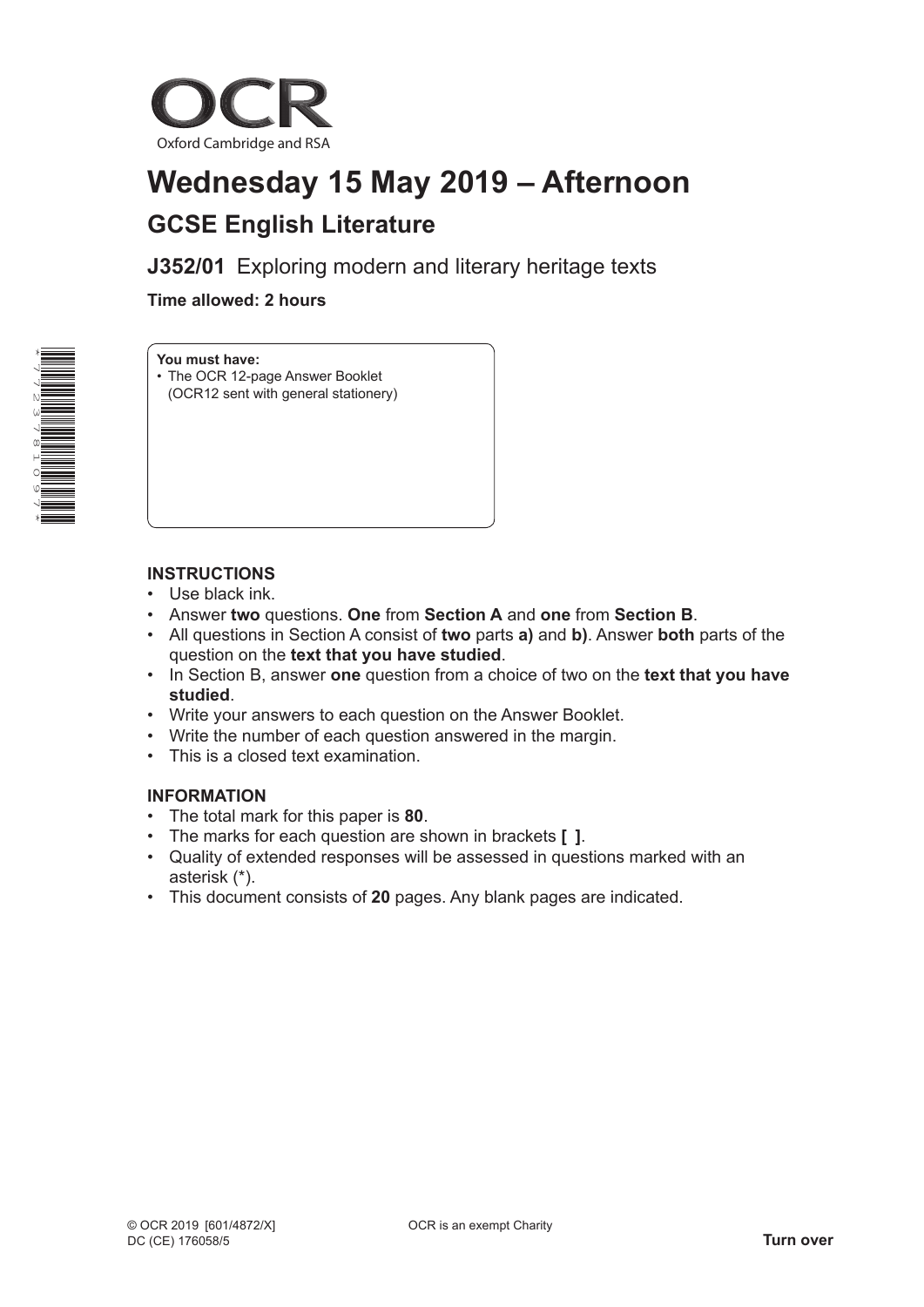#### **Section A**

**2**

#### **Modern prose or drama**

Answer **one** question from this section.

## **1** *Anita and Me* **by Meera Syal and** *Tickets, Please!* **by D. H. Lawrence**

#### **Read the two extracts below and then answer both part a) and part b).**

You are advised to spend about 45 minutes on part a) and 30 minutes on part b).

For part a), you should focus only on the extracts here rather than referring to the rest of your studied text.

- **a)** Compare how groups of women taking charge are presented in these two extracts. You should consider:
	- the situations and experiences faced by the characters
	- how the characters react to these situations and experiences
	- how the writers' use of language and techniques creates effects.

**[20]**

# **AND**

*5*

*10*

**b)** Explore another moment in *Anita and Me* where female characters take control.

**[20]**

#### **Extract 1 from:** *Anita and Me* **by Meera Syal**

*In this extract, the group of women known as the Ballbearings Committee are catching the bus to work. Anita's dad Roberto is the driver.*

There was not much room for dialogue with these women, whose communal tone of voice said, I know the answer but I'll ask you anyway but make it quick, chick. They appeared ensemble as coiffured maenads in belted macs and bright lipsticks who all worked together, lived together and played together, and bounced off the village boundaries like a ballbearing against the sides of a pinball machine. Too much energy and nowhere to put it, and though I knew some of their names, Mrs Dalmeny, Mrs Spriggs, Mrs Povey, they seemed to exist and function as a group.

Indeed, their husbands were incidental; all I knew of them was what I would glimpse through half-open doorways on these regular morning panic runs from porch door to approaching bus, men in vests and braces, with rumpled hair who clutched half-read papers and fiddled absent-mindedly with their testicles whilst their wives flung them hurried goodbyes. I noticed there was never any show of affection, no hugs or kisses, not like my parents for whom every leavetaking was accompanied by squeezes, contact numbers on the journey in case of breakdown or terrorist kidnap and always a folded white hanky. Maybe, I told my mother

once, they did not love their husbands, that was why we never saw them out together. 'Oh no,' my mother replied. 'They do. They work so their husbands can eat. Their husbands must feel like ghosts. Poor men. Poor women.' *15*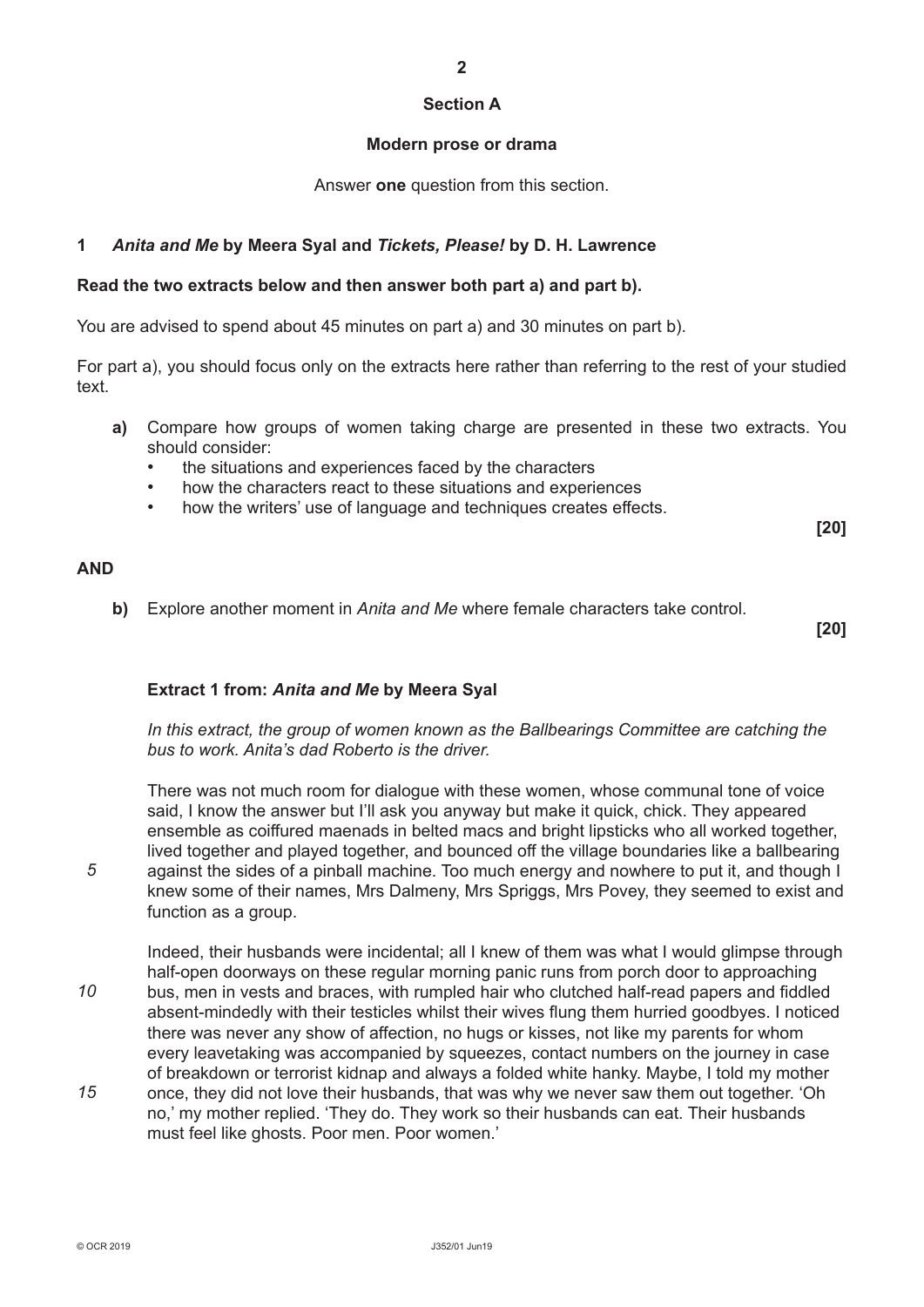# **Extract 2 from:** *Tickets, Please!* **by D. H. Lawrence**

*This is an extract from a short story about a tram car service in the North of England. It is set in war time, so the drivers are often 'invalids', men who are not physically fit enough for active war service. The tram conductors are all girls – one of them named Annie Stone.*

From village to village the miners travel, for a change of cinema, of girl, of pub. The trams are desperately packed. Who is going to risk himself in the black gulf outside, to wait perhaps an hour for another tram, then to see the forlorn notice 'Depot Only' – because there is something wrong; or to greet a unit of three bright cars all so tight with people that they sail past with a howl of derision? Trams that pass in the night!

This, the most dangerous tram-service in England, as the authorities themselves declare, with pride, is entirely conducted by girls, and driven by rash young men, or else by invalids who creep forward in terror. The girls are fearless young hussies. In their ugly blue uniforms, skirts up to their knees, shapeless old peaked caps on their heads, they have all the sangfroid of an old non-commissioned officer. With a tram packed with howling colliers<sup>1</sup>, roaring hymns downstairs and a sort of antiphony of obscenities upstairs, the lasses are perfectly at their ease. They pounce on the youths who try to evade their ticket-machine. They push off the men at the end of their distance. They are not going to be done in the eye – not they. They fear nobody – and everybody fears them.

'Halloa, Annie!' *15*

*5*

*10*

'Halloa, Ted!'

'Oh, mind my corn, Miss Stone! It's my belief you've got a heart of stone, for you've trod on it again.'

'You should keep it in your pocket,' replies Miss Stone, and she goes sturdily upstairs in her high boots. *20*

<sup>1</sup> *coal miners*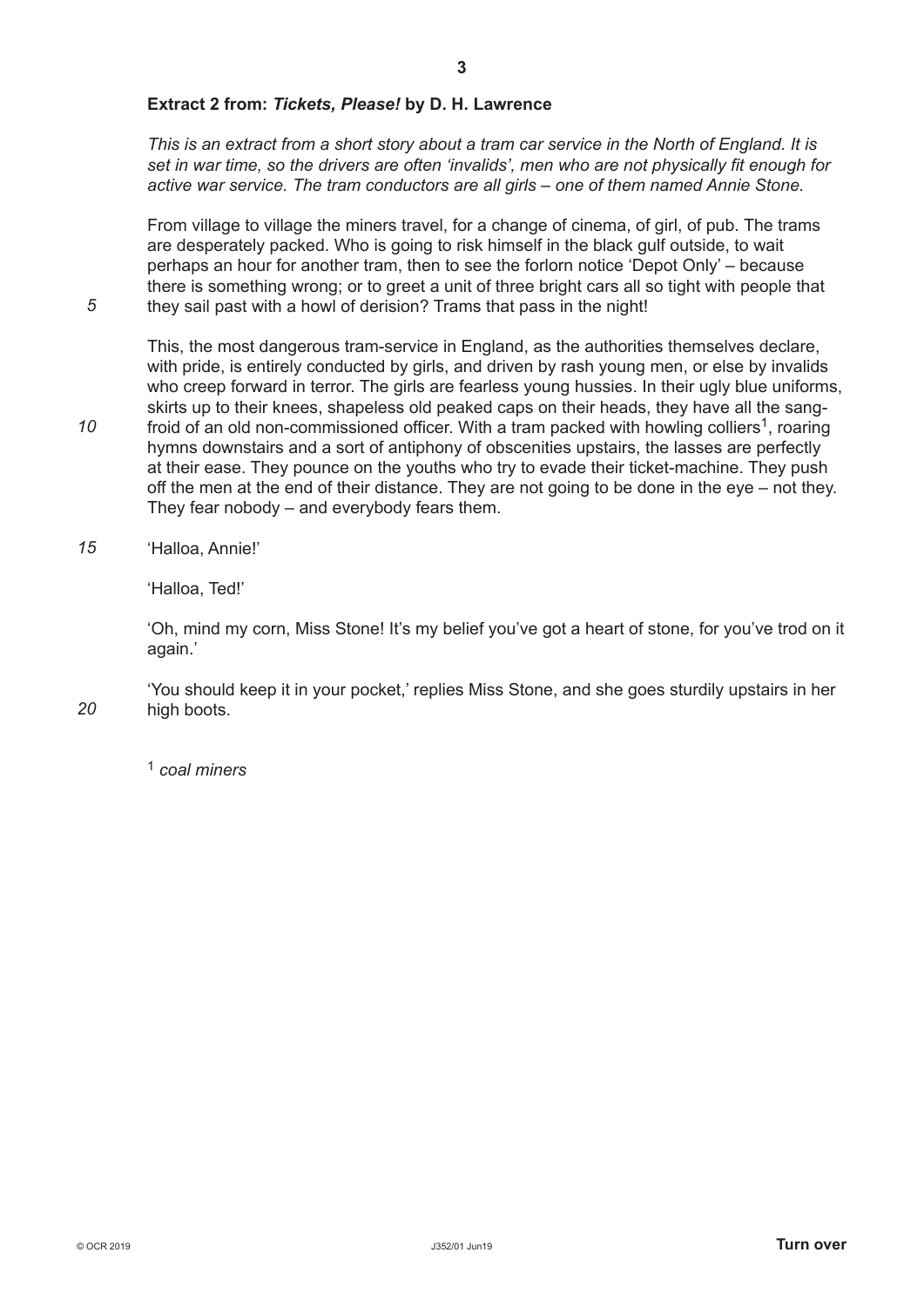# **2** *Never Let Me Go* **by Kazuo Ishiguro and** *The Boy with No Shoes* **by William Horwood**

#### **Read the two extracts below and then answer both part a) and part b).**

You are advised to spend about 45 minutes on part a) and 30 minutes on part b).

For part a), you should focus only on the extracts here rather than referring to the rest of your studied text.

- **a)** Compare how the cruelty of young people towards each other is presented in these two extracts. You should consider:
	- the situations and experiences faced by the characters
	- how the characters react to these situations and experiences
	- how the writers' use of language and techniques creates effects.

**[20]**

#### **AND**

*5*

**b)** Explore another moment in *Never Let Me Go* where the donors demonstrate cruelty or unkindness to each other.

**[20]**

## **Extract 1 from:** *Never Let Me Go* **by Kazuo Ishiguro**

*In this extract from Chapter One, Kathy and a group of other girls are watching boys (including Tommy) pick sides for football.*

'Look at him,' someone behind me said. 'He's completely convinced he's going to be first pick. Just look at him.'

- There *was* something comical about Tommy at that moment, something that made you think, well, yes, if he's going to be that daft, he deserves what's coming. The other boys were all pretending to ignore the picking process, pretending they didn't care where they came in the order. Some were talking quietly to each other, some re-tying their laces, others just staring down at their feet as they trammelled the mud. But Tommy was looking eagerly at the Senior 3 boy, as though his name had already been called.
- Laura kept up her performance all through the team-picking, doing all the different expressions that went across Tommy's face: the bright eager one at the start; the puzzled concern when four picks had gone by and he still hadn't been chosen; the hurt and panic as it began to dawn on him what was really going on. I didn't keep glancing round at Laura, though, because I was watching Tommy; I only knew what she was doing because the others kept laughing and egging her on. Then when Tommy was left standing alone, and the boys all began sniggering, I heard Ruth say: *10 15*
	-

'It's coming. Hold it. Seven seconds. Seven, six, five …'

She never got there. Tommy burst into thunderous bellowing, and the boys, now laughing openly, started to run off towards the South Playing Field.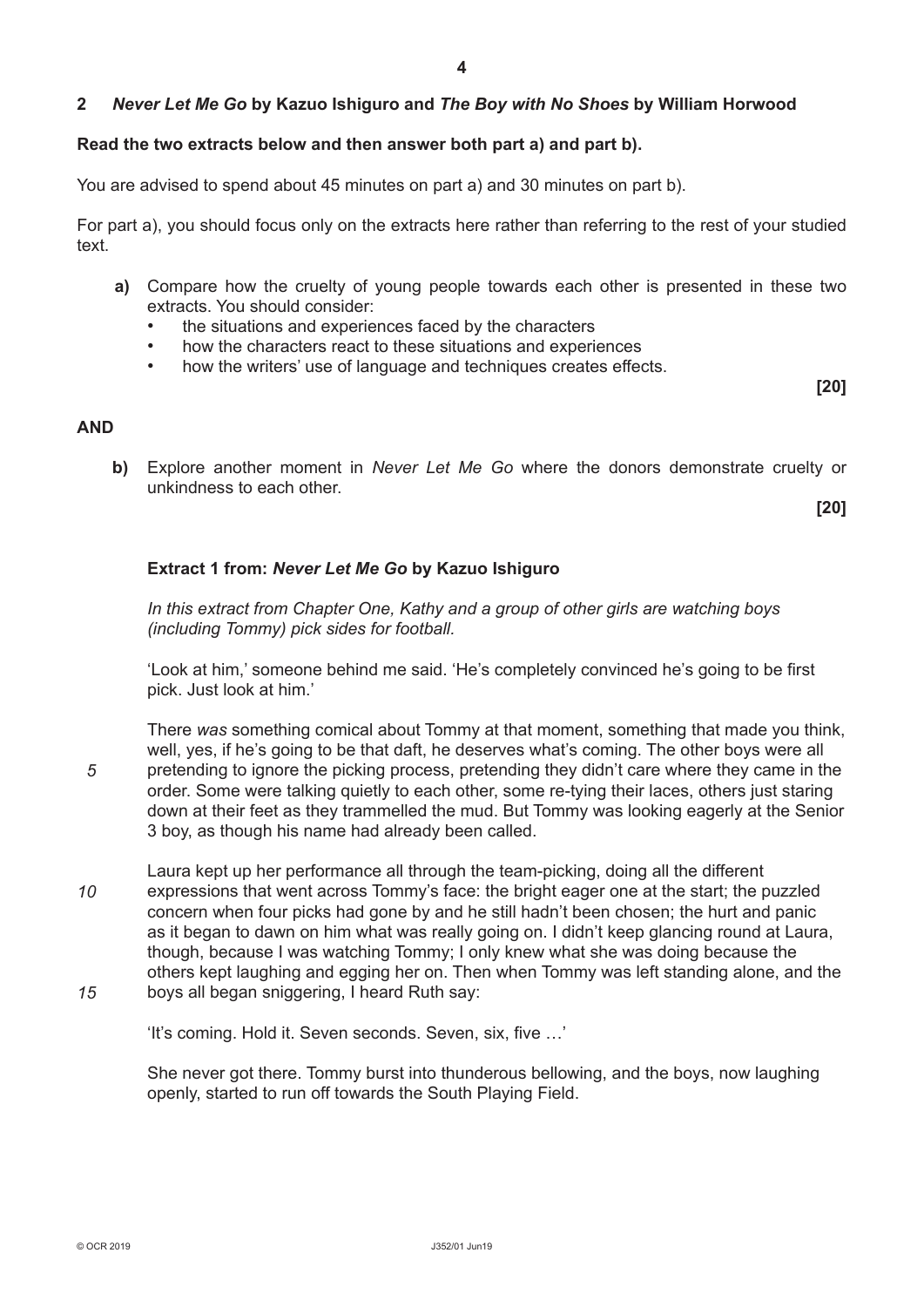#### **Extract 2 from:** *The Boy with No Shoes* **by William Horwood**

*In this extract, the narrator, Rova, has been chosen to play rugby for his school team, Nunnestone, for the first time. He is about to tackle one of the opposition, from Menmore, who is much bigger than him.* 

W Horwood, 'The Boy with No Shoes', pp118-119, Headline Books, 2004. Item removed due to third party copyright restrictions.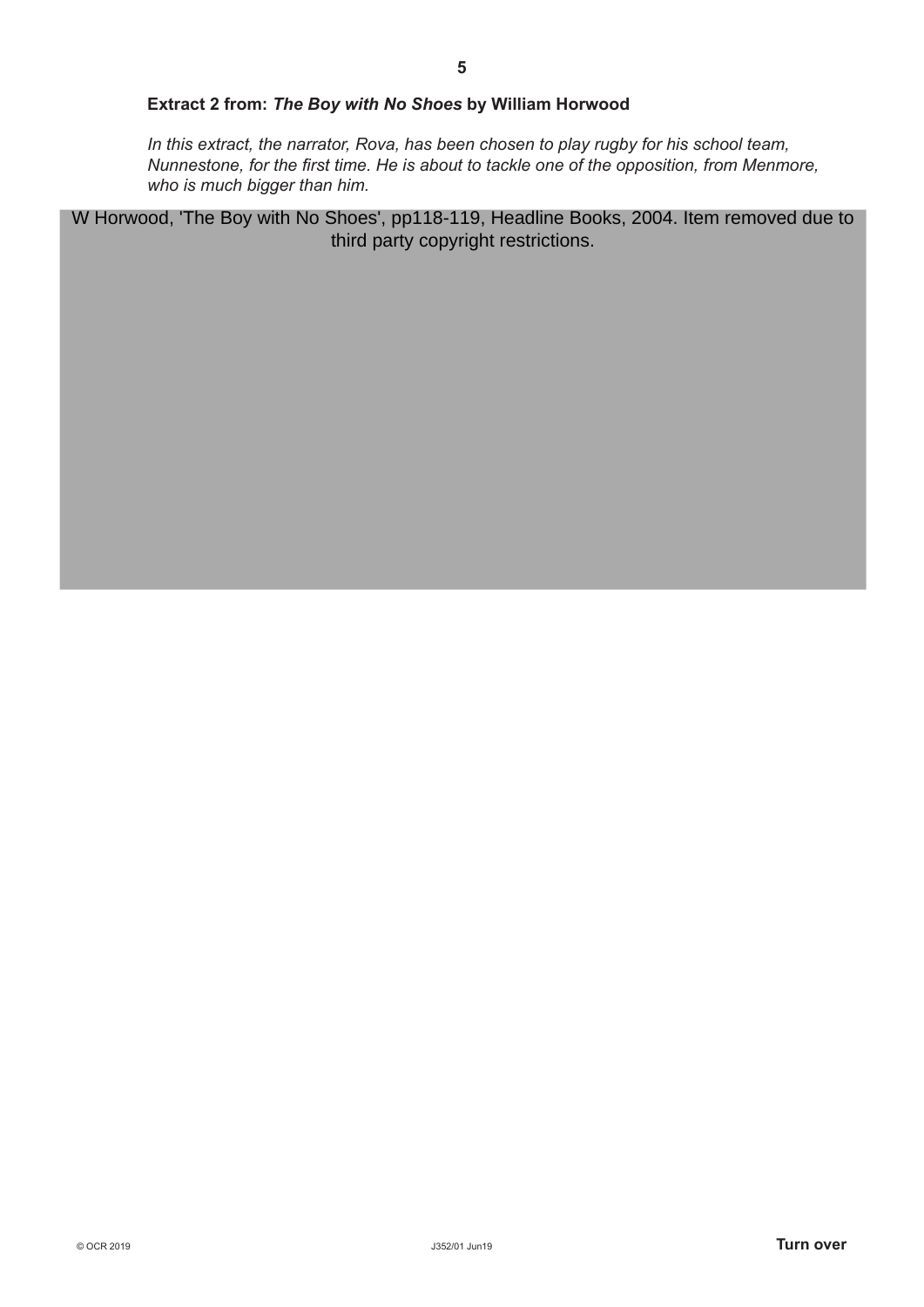# **3** *Animal Farm* **by George Orwell and** *Lord of the Flies* **by William Golding**

#### **Read the two extracts below and then answer both part a) and part b).**

You are advised to spend about 45 minutes on part a) and 30 minutes on part b).

For part a), you should focus only on the extracts here rather than referring to the rest of your studied text.

- **a)** Compare how characters dealing with challenges to their authority are presented in these two extracts. You should consider:
	- the situations and experiences faced by the characters
	- how the characters react to these situations and experiences
	- how the writers' use of language and techniques creates effects.

**[20]**

## **AND**

**b)** Explore another moment in *Animal Farm* in which the pigs deal with challenges to their authority.

**[20]**

## **Extract 1 from:** *Animal Farm* **by George Orwell**

*This extract takes place just after Boxer has said he doesn't believe that Snowball was a traitor at the beginning.*

Napoleon stood sternly surveying his audience; then he uttered a high-pitched whimper. Immediately the dogs bounded forward, seized four of the pigs by the ear and dragged them, squealing with pain and terror, to Napoleon's feet. The pigs' ears were bleeding, the dogs had tasted blood, and for a few moments they appeared to go quite mad. To the amazement

of everybody, three of them flung themselves upon Boxer. Boxer saw them coming and put out his great hoof, caught a dog in mid-air and pinned him to the ground. The dog shrieked for mercy and the other two fled with their tails between their legs. Boxer looked at Napoleon to know whether he should crush the dog to death or let it go. Napoleon appeared to change countenance, and sharply ordered Boxer to let the dog go, whereat Boxer lifted his hoof, and the dog slunk away, bruised and howling. *5 10*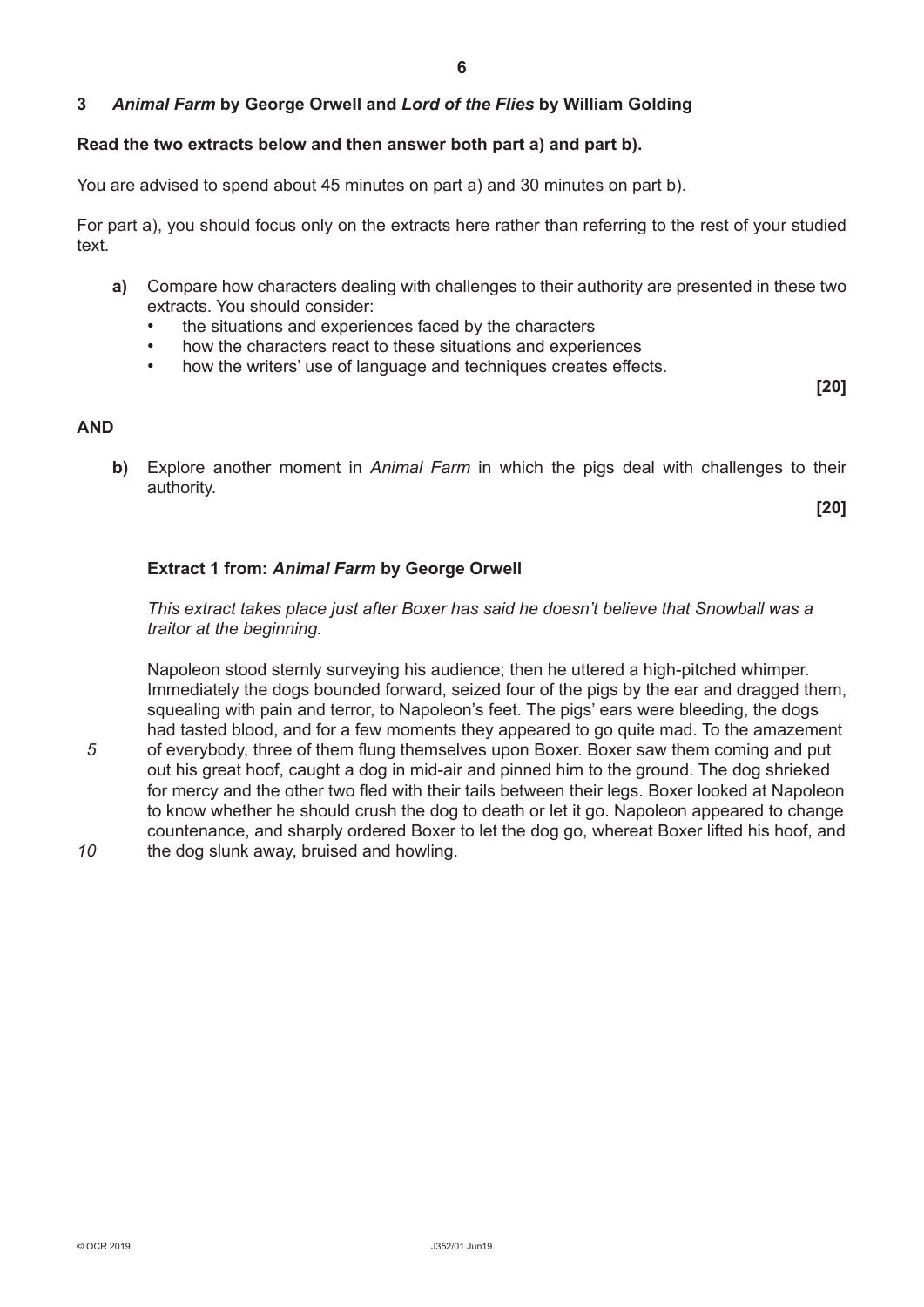# **Extract 2 from:** *Lord of the Flies* **by William Golding**

*A group of schoolboys are alone on an island. They have split into two competing groups – one led by Jack and one led by Ralph. This scene occurs just after Jack's gang have let the fire go out and have been criticised by Ralph. Samneric (Sam and Eric) are twins in Ralph's gang.*

Jack glanced back at Ralph and then at the twins.

"Grab them!"

No one moved. Jack shouted angrily.

"I said 'grab them'!"

The painted group moved round Samneric nervously and unhandily. Once more the silvery laughter scattered. *5*

Samneric protested out of the heart of civilisation. "Oh I say!"

Their spears were taken from them.

"Tie them up!"

Ralph cried out hopelessly against the black and green mask. "Jack!" *10*

"Go on. Tie them."

Now the painted group felt the otherness of Samneric, felt the power in their own hands. They felled the twins clumsily and excitedly. Jack turned to Ralph and spoke between his teeth.

"See? They do what I want." *15*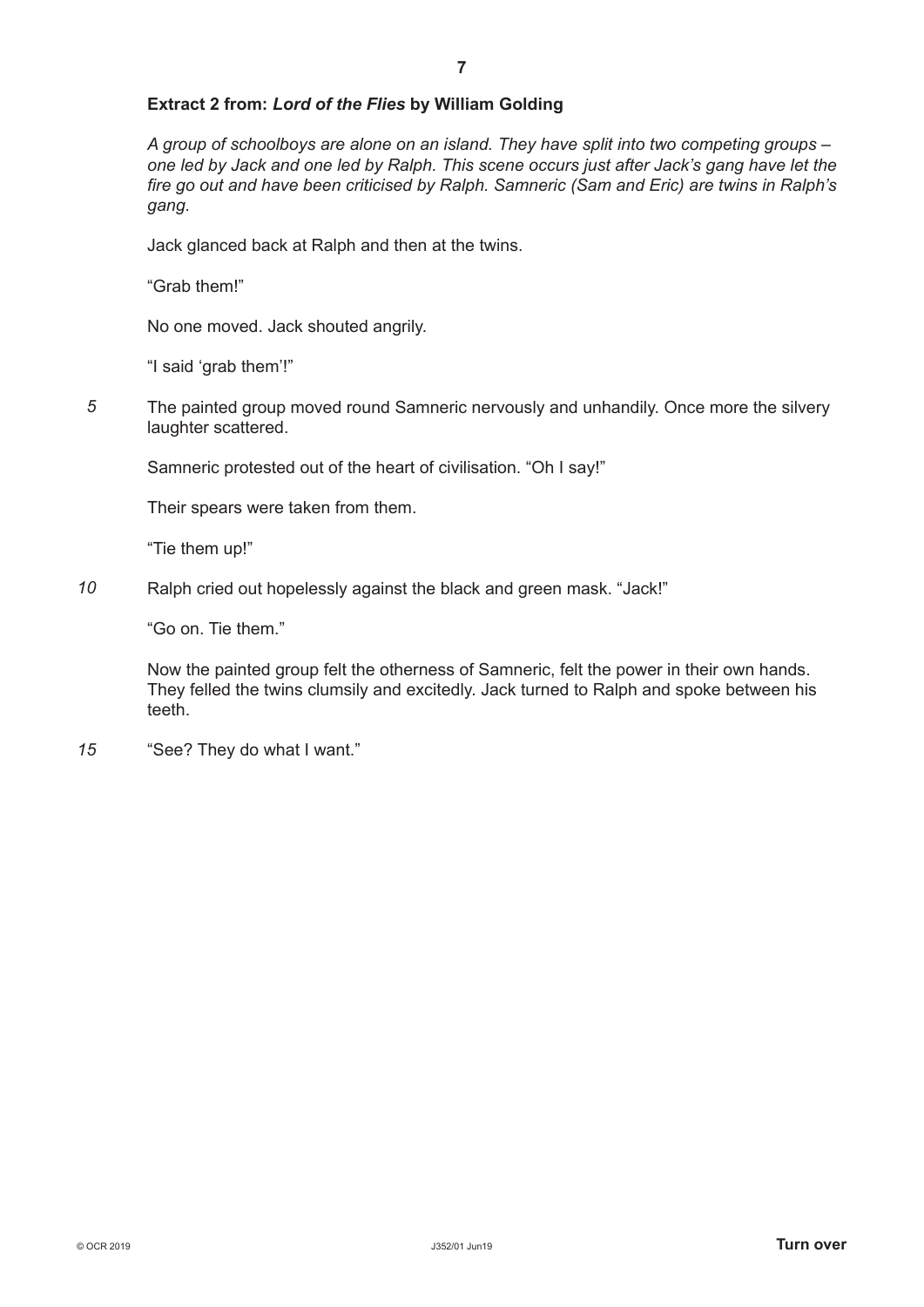# **4** *An Inspector Calls* **by J. B. Priestley and** *Playing Sandwiches* **by Alan Bennett**

# **Read the two extracts below and then answer both part a) and part b).**

You are advised to spend about 45 minutes on part a) and 30 minutes on part b).

For part a), you should focus only on the extracts here rather than referring to the rest of your studied text.

- **a)** Compare how the revealing of horrible deaths is presented in these two extracts. You should consider:
	- the situations and experiences faced by the characters
	- how the characters react to these situations and experiences
	- how language and dramatic features create effects.

**[20]**

## **AND**

**b)** Explore another moment in *An Inspector Calls* where something shocking is revealed.

**[20]**

## **Extract 1 from:** *An Inspector Calls* **by J. B. Priestley**

*This extract takes place moments after Sheila has re-entered the room in Act One.*

 **Sheila:** What's all this about?

 **Birling:** Nothing to do with you, Sheila. Run along.

 **Inspector:** No, wait a minute, Miss Birling.

 **Birling:** (*angrily*) Look here, Inspector, I consider this uncalled-for and officious. I've half a mind to report you. I've told you all I know – and it doesn't seem to me very important – and now there isn't the slightest reason why my daughter should be dragged into this unpleasant business.

 **Sheila:** (*coming farther in*) What business? What's happening?

 **Inspector:** (*impressively*) I'm a police inspector, Miss Birling. This afternoon a young woman drank some disinfectant, and died, after several hours of agony, tonight in the Infirmary.

 **Sheila:** Oh – how horrible! Was it an accident?

 **Inspector:** No. She wanted to end her life. She felt she couldn't go on any longer.

 **Birling:** Well, don't tell me that's because I discharged her from my employment nearly two years ago.

**Eric:** That might have started it.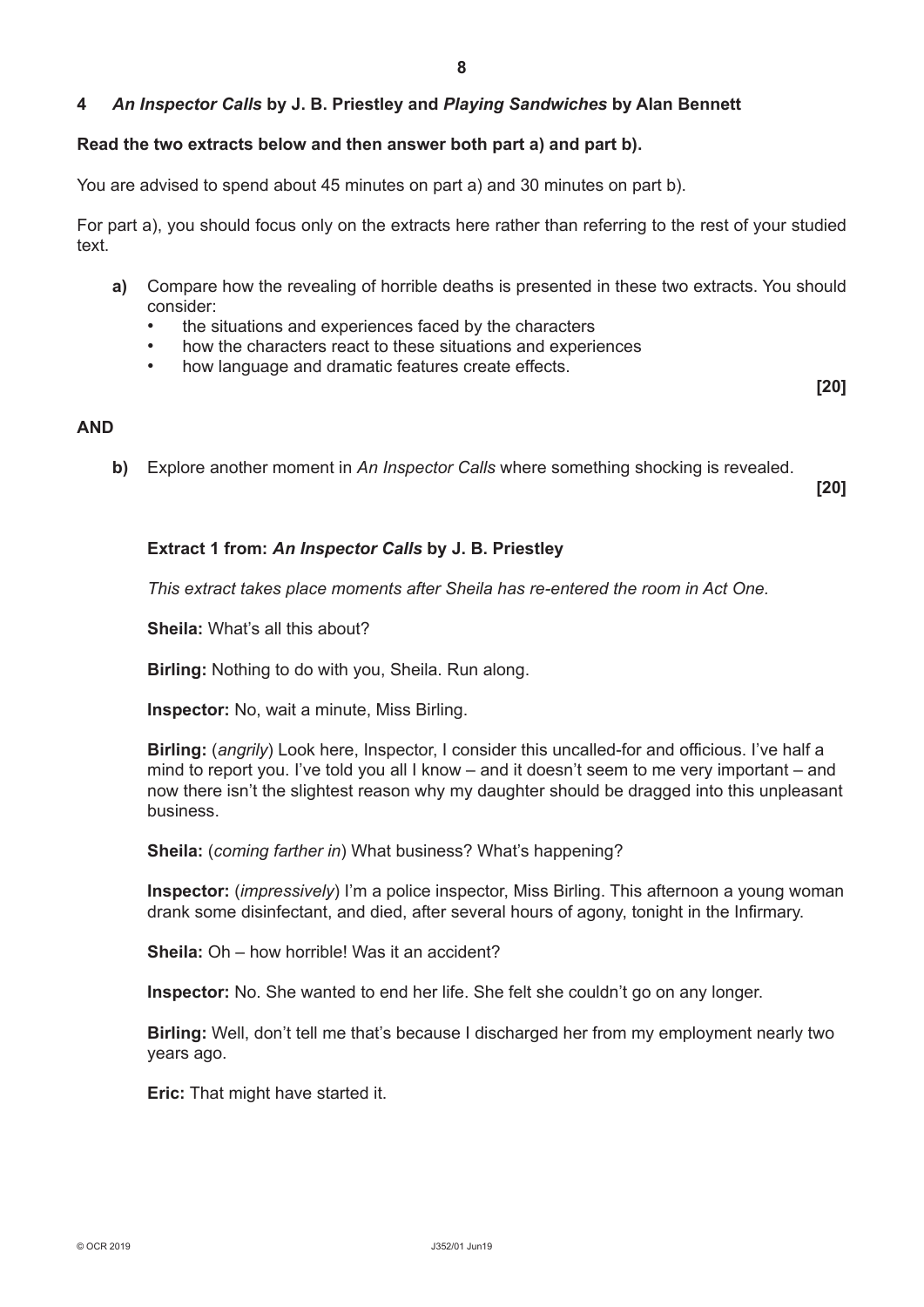#### **Extract 2 from:** *Playing Sandwiches* **by Alan Bennett**

*In this extract, Wilfred Paterson, a park-keeper, reveals his inner thoughts to the audience. He is remembering a conversation with his wife, Janet, the discovery of a body at work, and a meeting with a mother and child. Trickett is his supervisor.*

Bit of excitement this morning. Body in the bushes. Little lad found it looking for his ball. Old man, one of the winos probably. Two police cars, an ambulance and more fuss made of him dead than there ever was alive. The child not worried at all, the mother hysterical. All over by half past ten and we were soon back in go mode, drizzle included.

I was heading for the tennis courts, trying to steer clear of the bandstand only Trickett shouts after me, 'Paterson. I don't want you skulking back there. The bandstand's in a disgusting state.' *5*

Somebody'd thrown up all over the seat and I'd just about got it cleared up when the girl's calling out and the kiddy comes running in waving her little pink plastic handbag thing. 'Samantha's got you a present, haven't you Samantha. Give it to Mr…. what's your name?' The child was putting her arms out to be lifted up.

'Hargreaves,' I said. 'My name's Hargreaves.' 'Give it to him Samantha,' and she takes out a daffodil from her little handbag, and we put it in my buttonhole. 'She picked it herself,' the mother said. 'My name's Debbie.'

*10*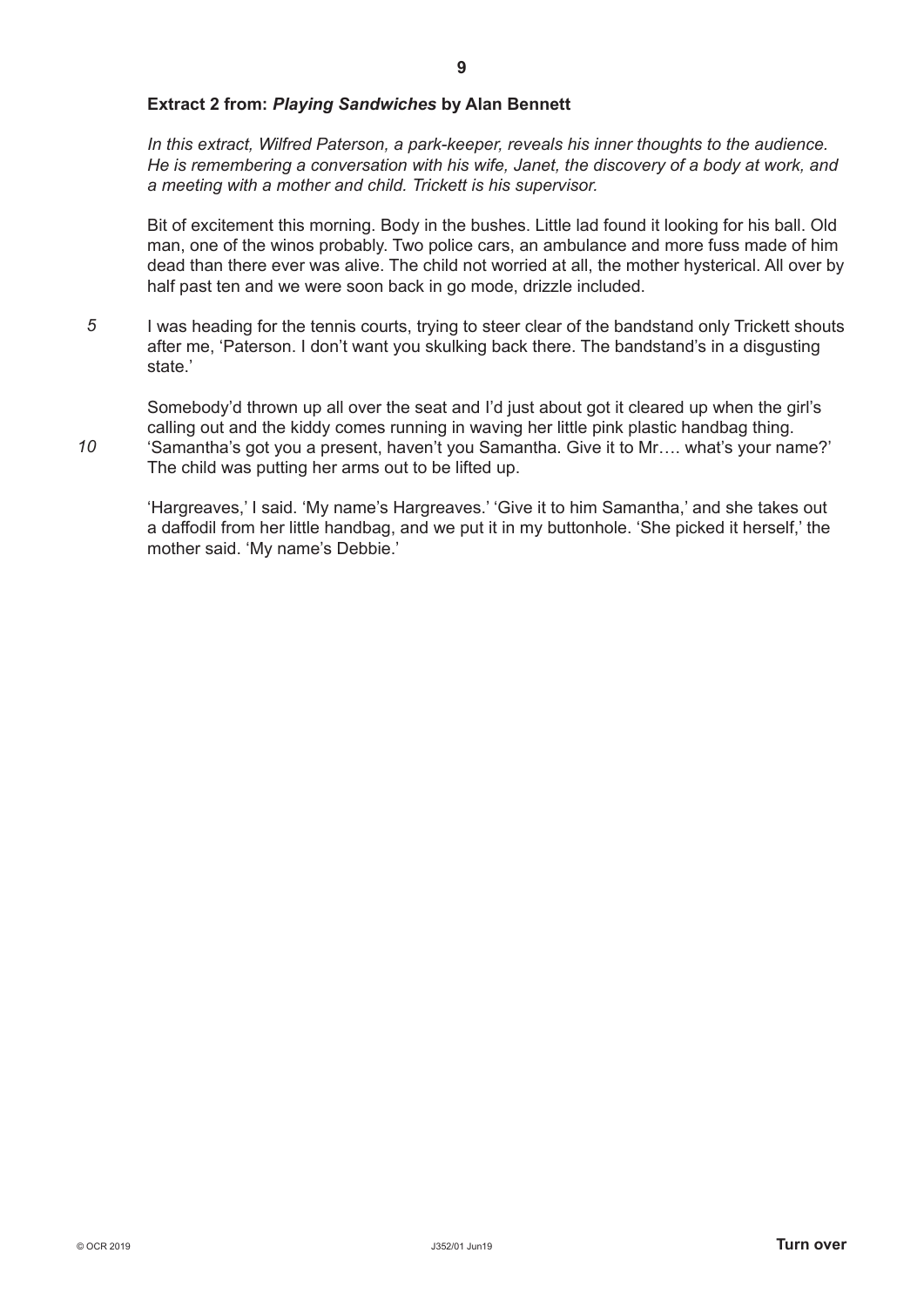#### **5** *My Mother Said I Never Should* **by Charlotte Keatley and** *Time and the Conways* **by J. B. Priestley**

#### **Read the two extracts below and then answer both part a) and part b).**

You are advised to spend about 45 minutes on part a) and 30 minutes on part b).

For part a), you should focus only on the extracts here rather than referring to the rest of your studied text.

- **a)** Compare how women talking to their mothers about romantic relationships are presented in these two extracts. You should consider:
	- the situations and experiences faced by the characters
	- how the characters react to these situations and experiences
	- how language and dramatic features create effects.

**[20]**

#### **AND**

**b)** Explore another moment in *My Mother Said I Never Should* where the situation of women is presented dramatically.

**[20]**

#### **Extract 1 from:** *My Mother Said I Never Should* **by Charlotte Keatley**

*At the start of Act 1 Scene 7, Margaret is telling Doris about Ken.*

 **Doris:** I'll be glad when they're gone. (*Disdain*.) Americans.

**Margaret:** Mother! Without them we couldn't have won the –

 **Doris:** Are you going to help me fold this sheet, or are you just going to stand there all afternoon identifying aircraft!

 **Margaret:** (*staring at the sky*) Maybe one of them's Ken.

 **Doris:** (*they hold the sheet by the corners and tug*) I don't see how it can be, if he's calling in half an hour.

*They shake the sheet vigorously.*

 **Margaret:** I can't wait to live in London! (*No reply*.) Ken says he can get a job there. He's frightfully clever.

*They balloon the sheet up into the air.*

 **Margaret:** I'm in love, Mother.

*Distant rumble of thunder. Doris looks up at the sky.*

 **Doris:** It's not going to hold. (*Pause*.)

*They pull diagonals to stretch the sheet.*

 **Margaret:** And I'm going to learn to type! Ken says it will be helpful if we need a second income. (*As they shake the sheet*.) Typing's far more useful than all those stupid school certificates. I'll get a *proper* job.

 **Doris:** What do you call running a home? (*Looks up at the sky*.) I knew we were in for a storm.

 **Margaret:** I'm not wasting my life.

 **Doris** (*angry*): Thank you Margaret!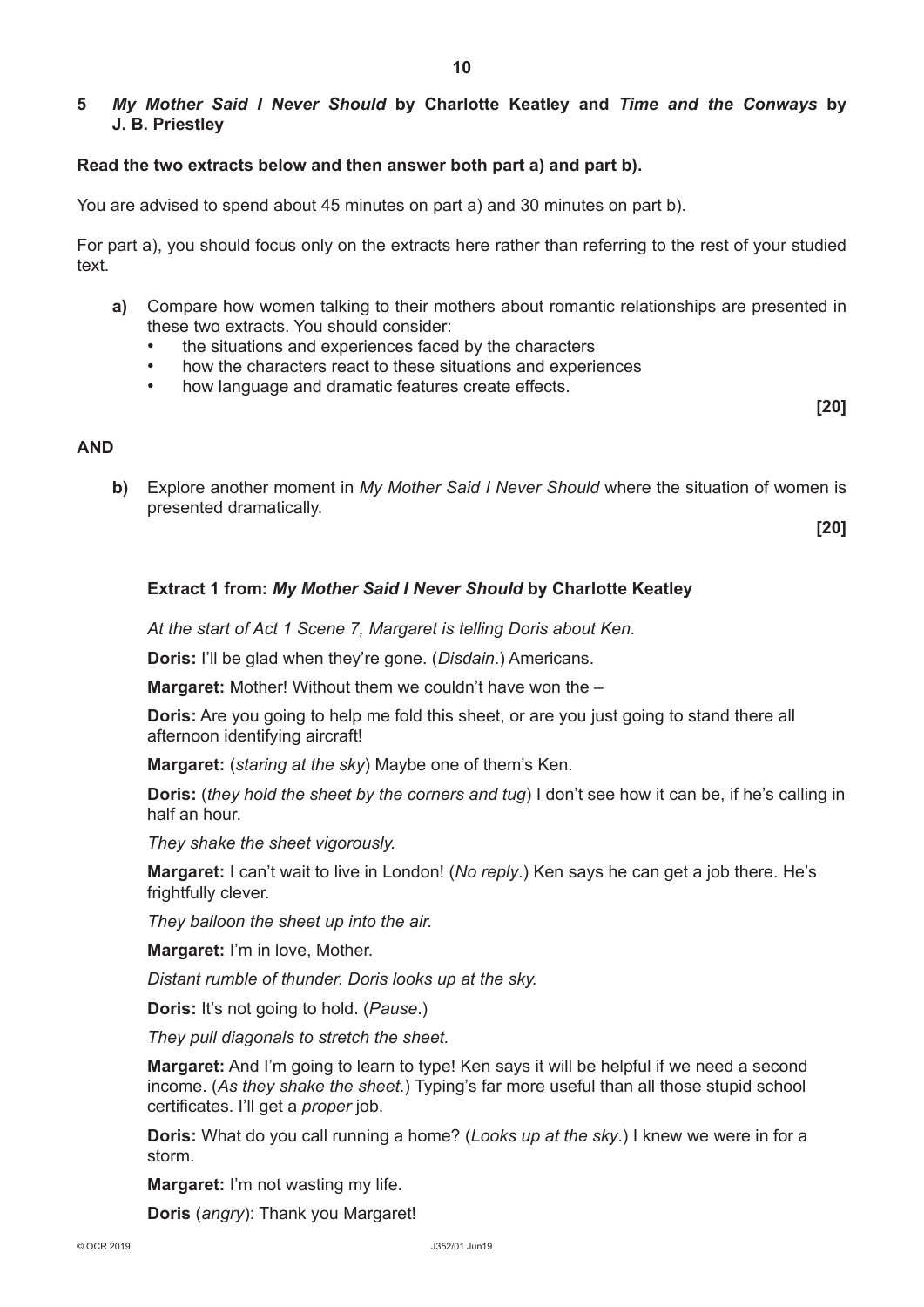#### **Extract 2 from:** *Time and the Conways* **by J. B. Priestley**

*It is 1919, just after the end of the First World War. Here, Mrs Conway is talking to her daughters Hazel and Carol about getting married and about what the world is like after the war. Two other daughters (Madge and Kay) are not present. Hazel and Carol are more interested in work than relationships.*

 **Carol** (*solemnly*): It says in the paper this morning that We Must All Get On With Our Jobs. This Mere Rush For Amusement has gone on long enough now. There's Work Waiting To Be Done.

 **Hazel** (*indignantly*): A fat lot of rushing for amusement we've done, haven't we? I think that's frightfully unfair and idiotic. Just when we *might* have some fun, after washing up in canteens and hospitals and queueing for foul food, with *nobody* about at all, they go and say we've had enough amusement and must get on with our jobs. What jobs?

 **Carol:** Rebuilding a shattered world. It said that too.

 **Mrs Conway** (*half lightly, half not, to Hazel*): Your job will be to find a very nice young man and marry him. And *that* oughtn't to be difficult – for you.

 **Carol:** Hurry up, Hazel, and then I can be a bridesmaid. I believe you're my *only* chance. Kay says she won't get married for *ages*, if ever, because her Writing – Her Work – must come first.

 **Mrs Conway:** That's nonsense, my dear. When the proper young man comes along, she'll forget about her writing.

 **Carol:** I don't believe she will, Mother. And anyhow, she won't have bridesmaids. And if Madge ever marries, I know it will be to some kind of Socialist in a tweed suit…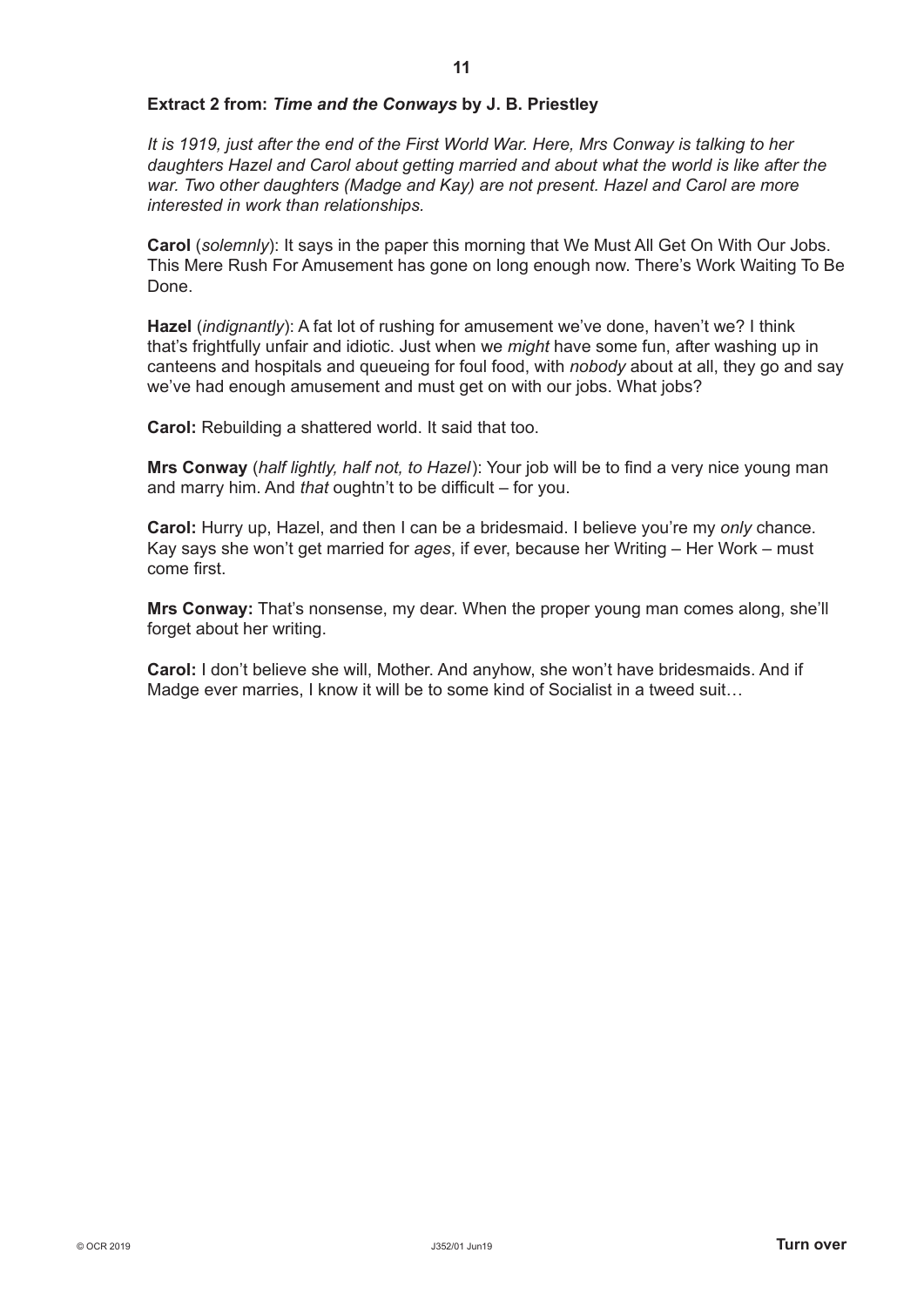# **6** *DNA* **by Dennis Kelly and** *Journey's End* **by R. C. Sherriff**

#### **Read the two extracts below and then answer both part a) and part b).**

You are advised to spend about 45 minutes on part a) and 30 minutes on part b).

For part a), you should focus only on the extracts here rather than referring to the rest of your studied text.

- **a)** Compare how threatening someone else with violence is presented in these two extracts. You should consider:
	- the situations and experiences faced by the characters
	- how the characters react to these situations and experiences
	- how language and dramatic features create effects.

**[20]**

## **AND**

**b)** Explore another moment in *DNA* where violence or physical abuse is presented dramatically.

**[20]**

## **Extract 1 from:** *DNA* **by Dennis Kelly**

*In this extract, John Tate is telling Richard not to use the word 'dead'.*

 **Lou:** You can't ban a word.

 **John Tate:** and if anyone says it I'm going to have to, you know, bite their face. Or something.

 **Danny:** How can you ban a word?

 **John Tate:** Well just say it then.

(*Pause*)

Say it and see what happens.

(*They say nothing*)

Look, we have to keep together. We have to trust each other and believe in each other. I'm trying to help. I'm trying to keep things together.

(*Richard enters, with Cathy and Brian, Cathy grinning, Brian crying.*)

 **Richard:** He's dead.

**John Tate:** Right that's ... now I really am getting a little bit cross, do not use that word.

 **Richard:** What?

 **John Tate:** No one says that word, okay, no one.

 **Richard:** What word?

 **Cathy:** This is mad, eh?

 **John Tate:** You know.

 **Cathy:** Talk about mad. I mean, it's quite exciting as well, though, isn't it.

 **Richard:** What, 'dead'?

**John Tate:** Don't say it again, Richard, or I'm gonna

 **Cathy:** Better than ordinary life.

 **Richard:** What?

 **John Tate:** I'm gonna

 **Richard:** What?

 **John Tate:** I'm gonna

I'm gonna hurt you, actually.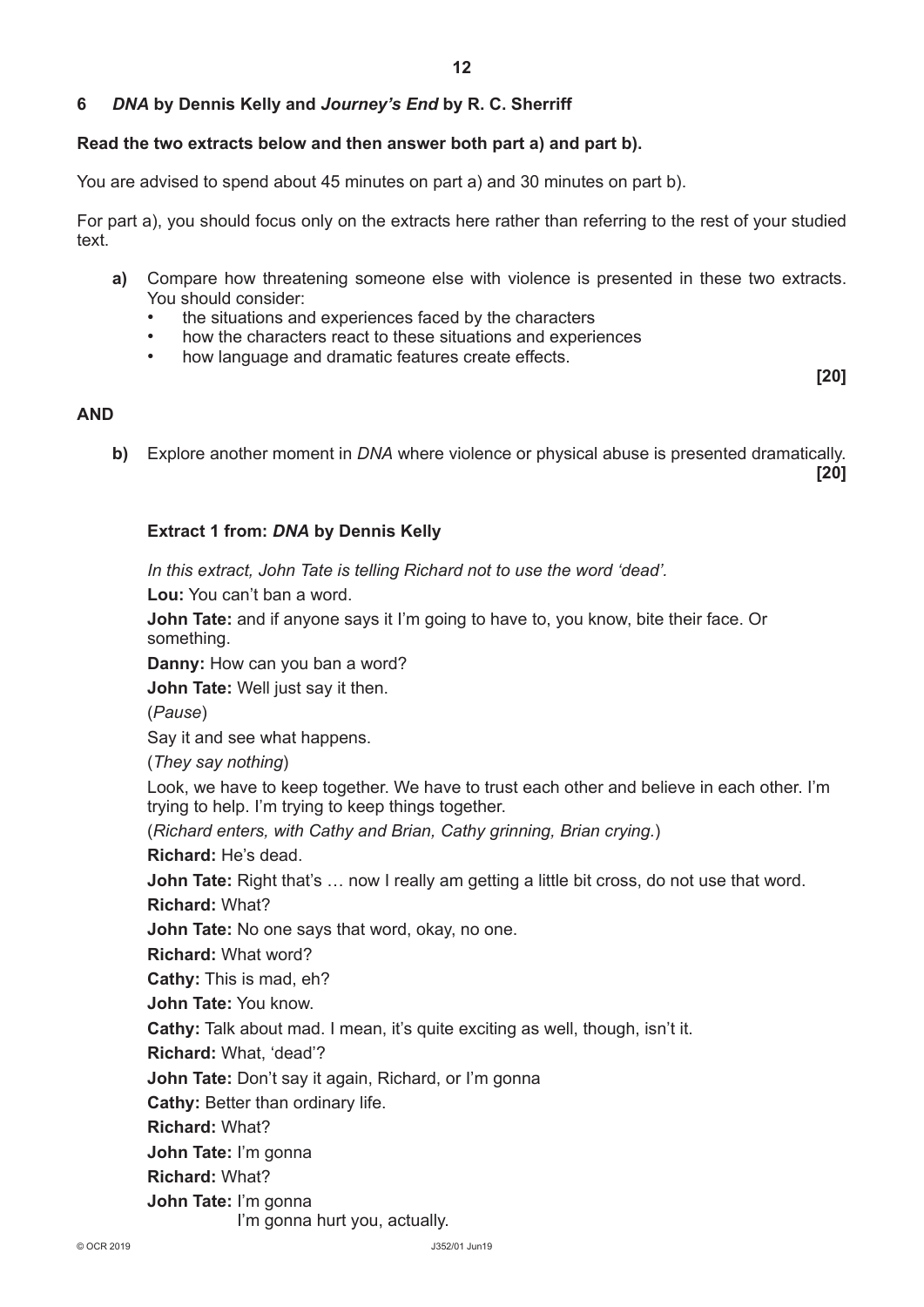# **Extract 2 from** *Journey's End* **by R. C. Sherriff**

*In this extract, two soldiers are arguing. A big attack is approaching and Hibbert is frightened he will die. He says he is ill and asks his commanding officer (Stanhope) to let him go to the doctor. He is hoping to be sent home.*

**Hibbert:** Let me go –

**Stanhope:** If you went, I'd have you shot – for deserting. It's a hell of a disgrace – to die like that. I'd rather spare you the disgrace. I give you half a minute to think. You either stay here and try and be a man – or you try and get out of that door – to desert. If you do that, there's going to be an accident. D'you understand? I'm fiddling with my revolver, d'you see? – cleaning it – and it's going off by accident. It often happens out here. It's going off, and it's going to shoot you between the eyes.

 **Hibbert** (*in a whisper*): You daren't –

 **Stanhope:** You don't deserve to be shot by accident – but I'd save you the disgrace of the other way – I give you half a minute to decide. (*He holds up his wrist to look at his watch*.) Half a minute from now –

*There is silence; a few seconds go by. Suddenly HIBBERT bursts into a high-pitched laugh*.

**Hibbert:** Go on, then, shoot! You won't let me go to hospital. I swear I'll never go into those trenches again. Shoot! – and thank God –

 **Stanhope** (*with his eyes on his watch*): Fifteen more seconds –

 **Hibbert:** Go on! I'm ready –

 **Stanhope:** Ten.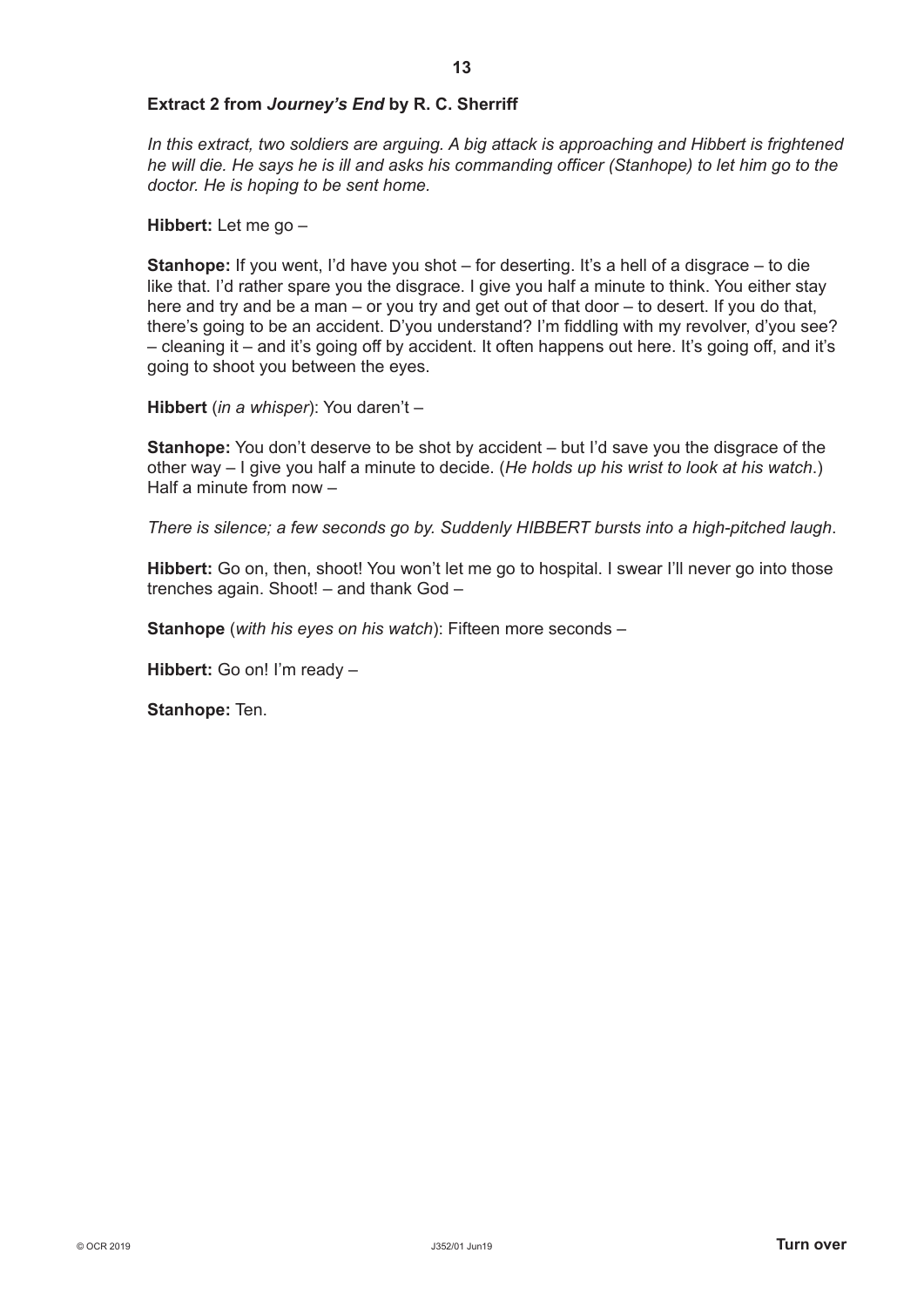#### **Section B**

#### **19th century prose**

Answer **one** question from this section.

#### *Great Expectations* **by Charles Dickens**

Choose **ONE** question.

You are advised to spend about 45 minutes on this section.

## **EITHER**

**7** Explore how Dickens presents acts of forgiveness, in this extract and elsewhere in the novel.

**[40]\***

*In this extract, Miss Havisham has just written a note to her lawyer agreeing to pay Pip a sum of money to be invested in Herbert's career.*

'My name is on the first leaf. If you can ever write under my name, "I forgive her," though ever so long after my broken heart is dust – pray do it!'

'Oh, Miss Havisham,' said I, 'I can do it now. There have been sore mistakes; and my life has been a blind and thankless one; and I want forgiveness and direction far too much, to be bitter with you.'

She turned her face to me for the first time since she had averted it, and, to my amazement, I may even add to my terror, dropped on her knees at my feet; with her folded hands raised to me in the manner in which, when her poor heart was young and fresh and whole, they must often have been raised to Heaven from her mother's side.

To see her with her white hair and her worn face kneeling at my feet, gave me a shock through all my frame. I entreated her to rise, and got my arms about her to help her up; but she only pressed that hand of mine which was nearest to her grasp, and hung her head over it and wept. I had never seen her shed a tear before, and in the hope that the relief might do her good, I bent over her without speaking. She was not kneeling now, but was down upon the ground. *10 15*

'Oh!' she cried, despairingly. 'What have I done! What have I done!'

# **OR**

*5*

**8** '*Great Expectations* is a story about love.' How far do you agree with this view?

Explore at least two moments from the novel to support your ideas.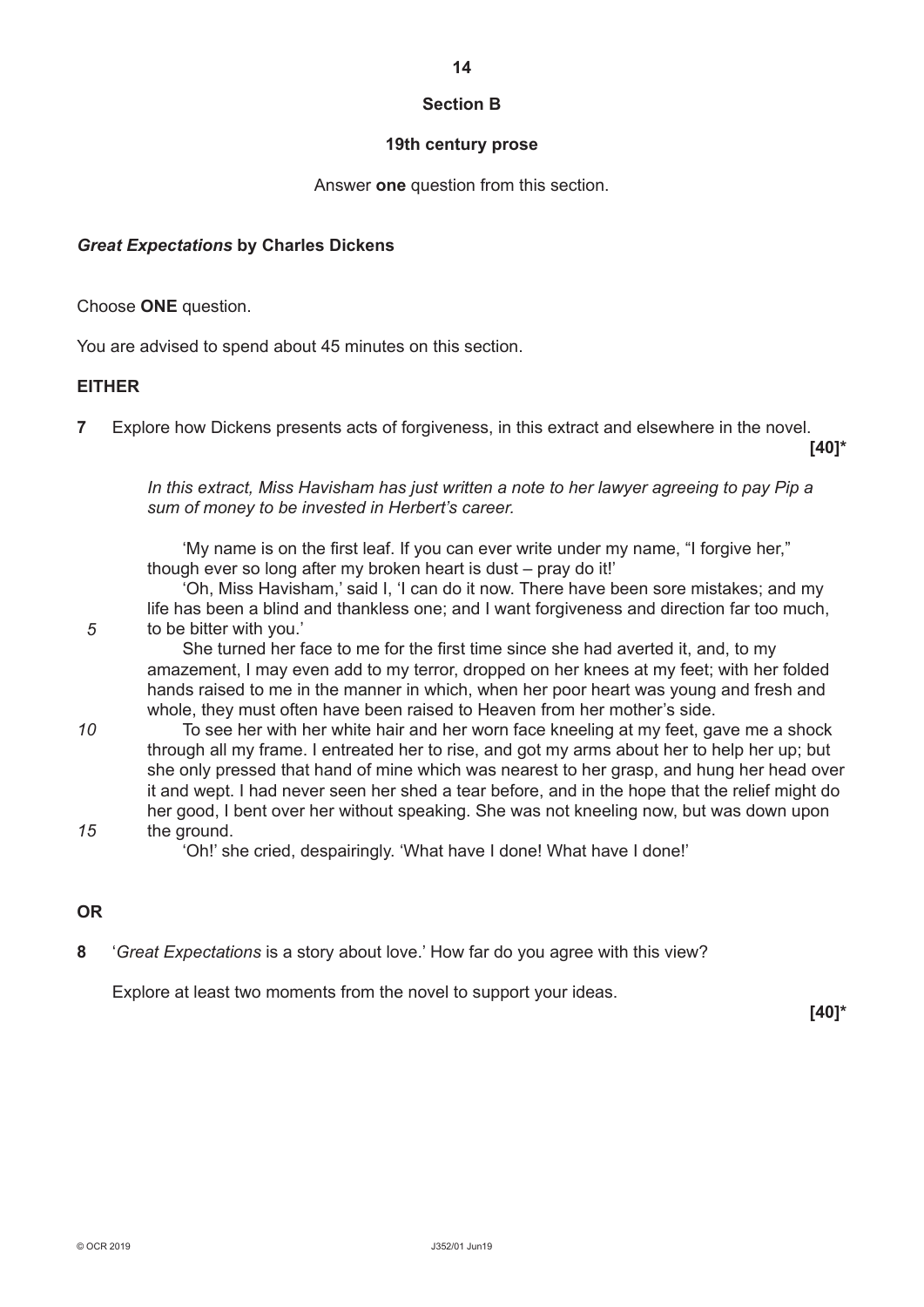#### *Pride and Prejudice* **by Jane Austen**

Choose **ONE** question.

You are advised to spend about 45 minutes on this section.

# **EITHER**

**9** Explore how Austen presents the influence of family, in this extract and elsewhere in the novel.

**[40]\***

# *In this extract, Darcy admits to Elizabeth that previously he let his prejudices about class cloud his judgement.*

'I cannot give you credit for any philosophy of the kind. *Your* retrospections must be so totally void of reproach, that the contentment arising from them, is not of philosophy, but what is much better, of ignorance. But with *me*, it is not so. Painful recollections will intrude, which cannot, which ought not to be repelled. I have been a selfish being all my

- life, in practice, though not in principle. As a child I was taught what was *right*, but I was not taught to correct my temper. I was given good principles, but left to follow them in pride and conceit. Unfortunately, an only son (for many years an only *child*), I was spoilt by my parents, who though good themselves (my father, particularly, all that was benevolent and amiable), allowed, encouraged, almost taught me to be selfish and overbearing, to care for *5*
- none beyond my own family circle, to think meanly of all the rest of the world, to *wish* at least to think meanly of their sense and worth compared with my own. Such I was, from eight to eight and twenty; and such I might still have been but for you, dearest, loveliest Elizabeth! What do I not owe you! You taught me a lesson, hard indeed at first, but most advantageous. By you, I was properly humbled. I came to you without a doubt of my reception. You showed *10*

#### me how insufficient were all my pretensions to please a woman worthy of being pleased.' *15*

# **OR**

**10** 'It is appropriate that the novel ends by telling us that Elizabeth and Darcy were always on "intimate terms" with Mr and Mrs Gardiner.' How far do you agree with this view?

Explore at least two moments from the novel to support your ideas.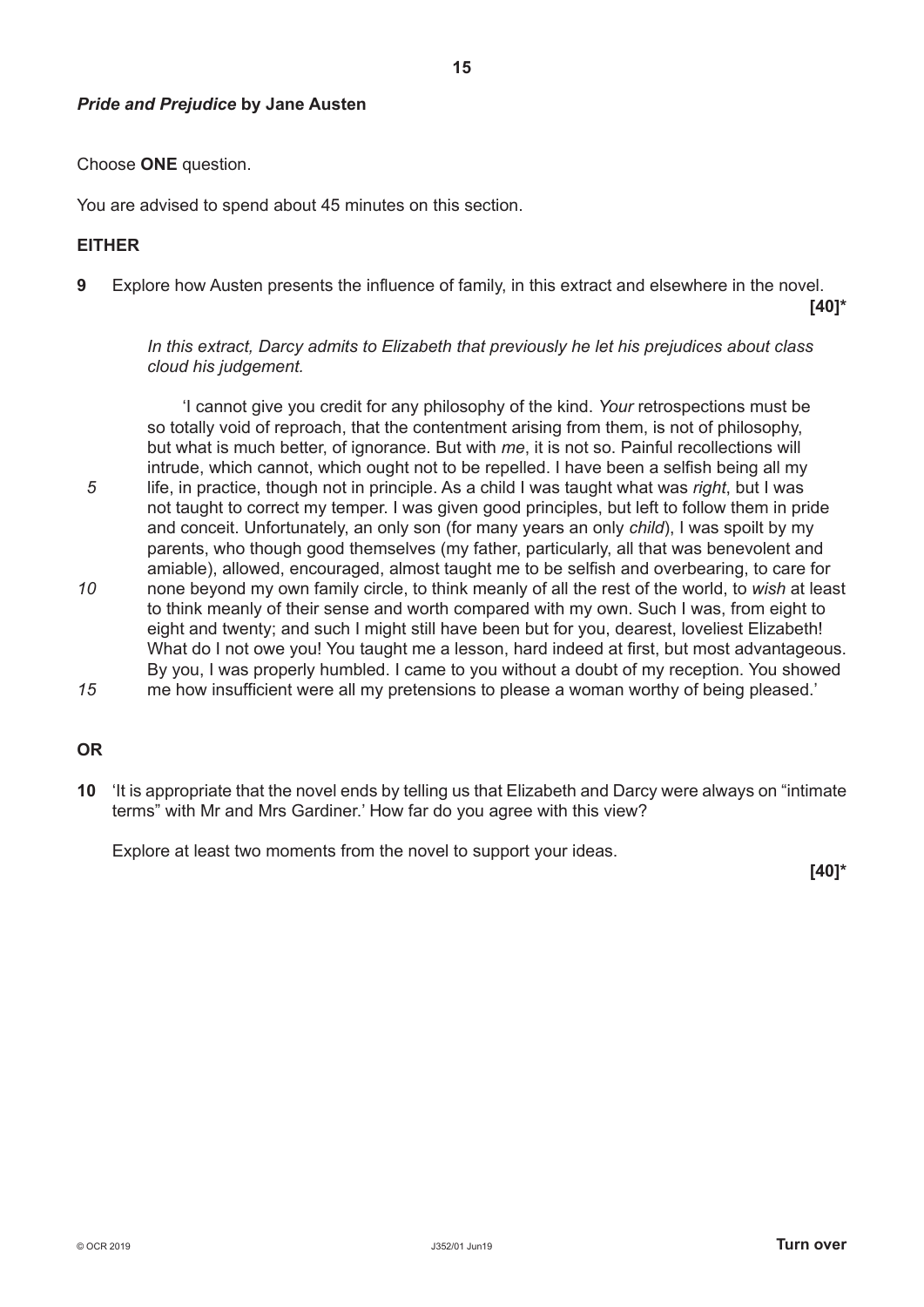#### *The War of the Worlds* **by H. G. Wells**

#### Choose **ONE** question.

You are advised to spend about 45 minutes on this section.

#### **EITHER**

*5*

*10*

*15*

**11** Explore how Wells presents lack of understanding, in this extract and elsewhere in the novel.

**[40]\***

#### *In this extract, the narrator reflects on the lessons learnt from the Martian attack.*

Neither is the composition of the Black Smoke known, which the Martians used with such deadly effect, and the generator of the Heat-Rays remains a puzzle. The terrible disasters at the Ealing and South Kensington laboratories have disinclined analysts for further investigations upon the latter. Spectrum analysis of the black powder points unmistakably to the presence of an unknown element with a brilliant group of three lines in the green, and it is possible that it combines with argon to form a compound which acts at once with deadly effect upon some constituent in the blood. But such unproven speculations will scarcely be of interest to the general reader, to whom this story is addressed. None of the brown scum that drifted down the Thames after the destruction of Shepperton was examined at the time, and now none is forthcoming.

The results of an anatomical examination of the Martians, so far as the prowling dogs had left such an examination possible, I have already given. But everyone is familiar with the magnificent and almost complete specimen in spirits at the Natural History Museum, and the countless drawings that have been made from it; and beyond that the interest of their physiology and structure is purely scientific.

A question of graver and universal interest is the possibility of another attack from the Martians. I do not think that nearly enough attention is being given to this aspect of the matter. At present the planet Mars is in conjunction, but with every return to opposition I, for one, anticipate a renewal of their adventure. In any case, we should be prepared. It seems

to me that it should be possible to define the position of the gun from which the shots are discharged, to keep a sustained watch upon this part of the planet, and to anticipate the arrival of the next attack. *20*

#### **OR**

**12** 'The Martians' weakness is obvious from the beginning.' How far do you agree with this view?

Explore at least two moments from the novel to support your ideas.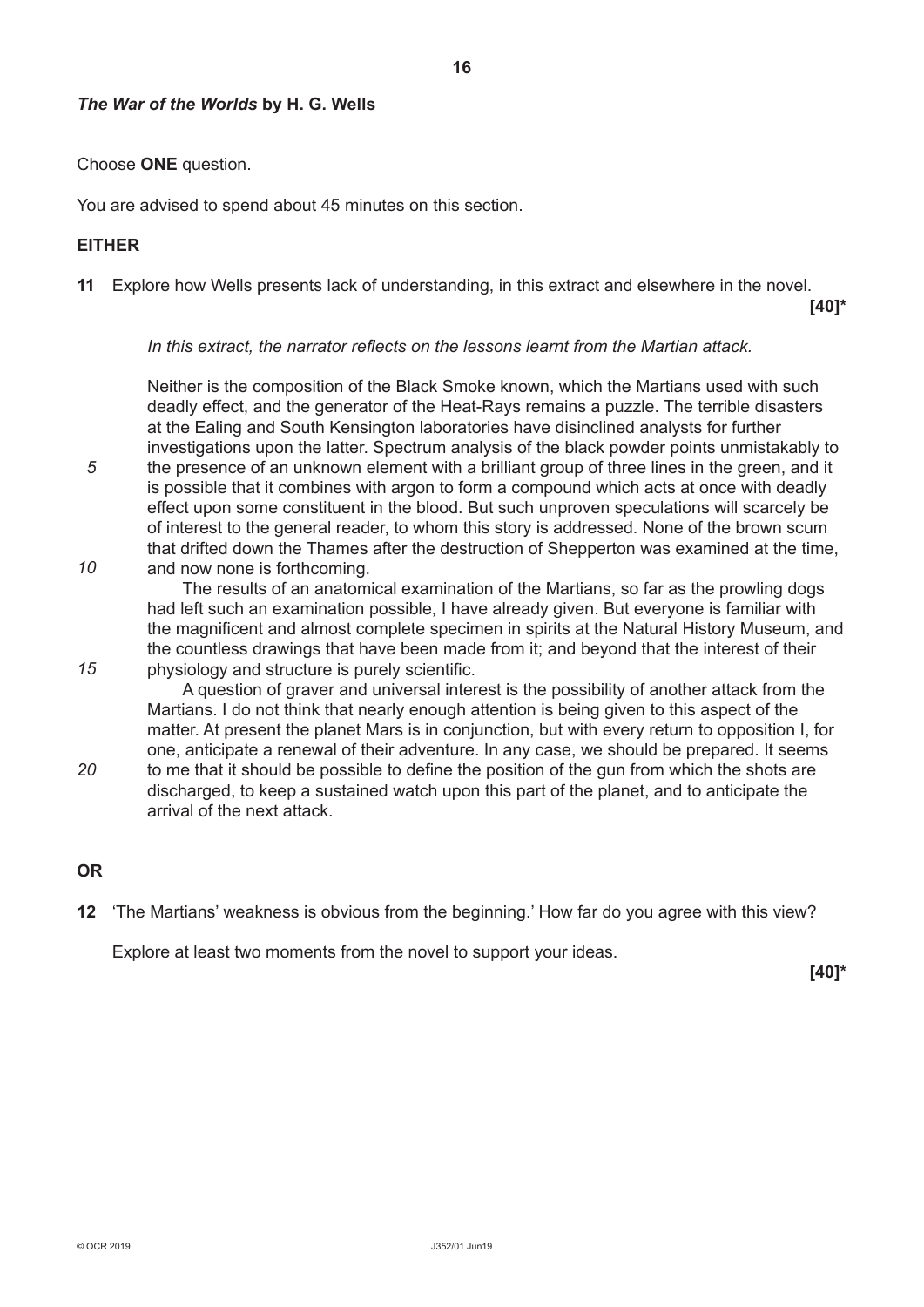# *The Strange Case of Dr Jekyll and Mr Hyde* **by Robert Louis Stevenson**

Choose **ONE** question.

You are advised to spend about 45 minutes on this section.

#### **EITHER**

**13** Explore how Stevenson uses silence and unwillingness to speak, in this extract and elsewhere in the novel.

**[40]\***

*In this extract, Mr Utterson and Enfield stand below Dr Jekyll's window and try to convince him to go for a walk with them.*

'You are very good,' sighed the other. 'I should like to very much; but no, no, no; it is quite impossible; I dare not. But indeed, Utterson, I am very glad to see you; this is really a great pleasure. I would ask you and Mr Enfield up, but the place is really not fit.'

'Why then,' said the lawyer, good-naturedly, 'the best thing we can do is to stay down here and speak with you from where we are.' *5*

'That is just what I was about to venture to propose,' returned the doctor, with a smile. But the words were hardly uttered, before the smile was struck out of his face and succeeded by an expression of such abject terror and despair, as froze the very blood of the two gentlemen below. They saw it but for a glimpse, for the window was instantly thrust

- down; but that glimpse had been sufficient, and they turned and left the court without a word. In silence, too, they traversed the by-street; and it was not until they had come into a neighbouring thoroughfare, where even upon a Sunday there were still some stirrings of life, that Mr Utterson at last turned and looked at his companion. They were both pale; and there was an answering horror in their eyes. *10*
- 'God forgive us! God forgive us!' said Mr Utterson. But Mr Enfield only nodded his head very seriously, and walked on once more in silence. *15*

# **OR**

**14** 'The minor characters of Carew and Poole play important parts in moving the story along.' How far do you agree with this view?

Explore at least two moments from the novel to support your ideas.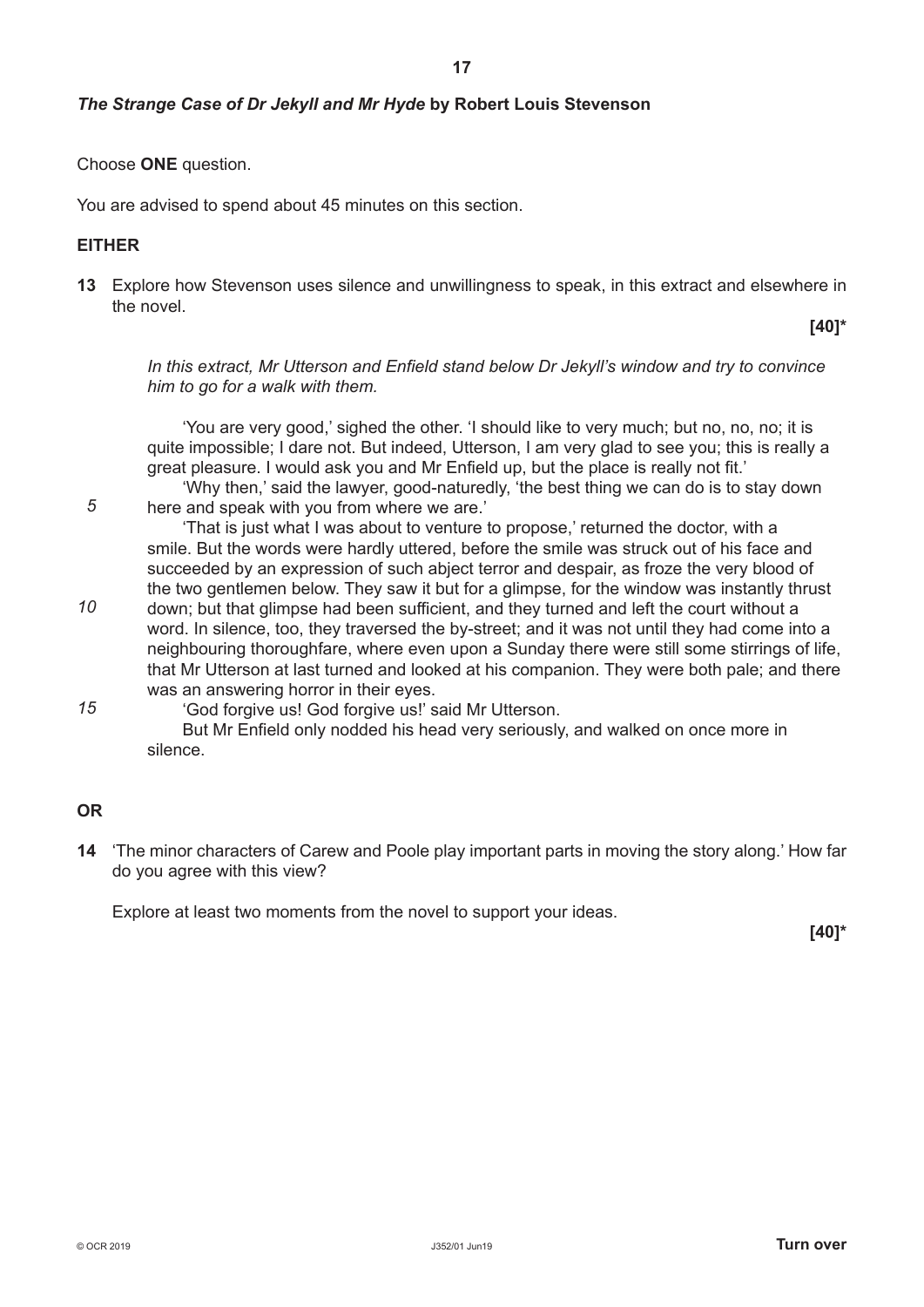# *Jane Eyre* **by Charlotte Brontë**

Choose **ONE** question.

You are advised to spend about 45 minutes on this section.

## **EITHER**

**15** Explore how Brontë presents the idea of being trapped, in this extract and elsewhere in the novel. **[40]\***

*In this extract, Jane has arrived at Thornfield and although her new life is comfortable Jane longs for something different.*

Who blames me? Many, no doubt; and I shall be called discontented. I could not help it: the restlessness was in my nature; it agitated me to pain sometimes. Then my sole relief was to walk along the corridor of the third storey, backwards and forwards, safe in the silence and solitude of the spot, and allow my mind's eye to dwell on whatever bright visions rose before

- it and, certainly, they were many and glowing; to let my heart be heaved by the exultant movement, which, while it swelled it in trouble, expanded it with life; and, best of all, to open my inward ear to a tale that was never ended – a tale my imagination created, and narrated continuously; quickened with all of incident, life, fire, feeling, that I desired and had not in my actual existence. *5*
- It is in vain to say human beings ought to be satisfied with tranquillity: they must have action; and they will make it if they cannot find it. Millions are condemned to a stiller doom than mine, and millions are in silent revolt against their lot. Nobody knows how many rebellions besides political rebellions ferment in the masses of life which people earth. Women are supposed to be very calm generally: but women feel just as men feel; they need *10*
- exercise for their faculties, and a field for their efforts, as much as their brothers do; they suffer from too rigid a restraint, too absolute a stagnation, precisely as men would suffer; and it is narrow-minded in their more privileged fellow-creatures to say that they ought to confine themselves to making puddings and knitting stockings, to playing on the piano and embroidering bags. It is thoughtless to condemn them, or laugh at them, if they seek to do *15*
- more or learn more than custom has pronounced necessary for their sex. *20*

#### **OR**

**16** 'The lessons which Jane learns at Thornfield are more important than her experiences at other places where she lives.' How far do you agree with this view?

Explore at least two moments from the novel to support your ideas.

**[40]\***

# **END OF QUESTION PAPER**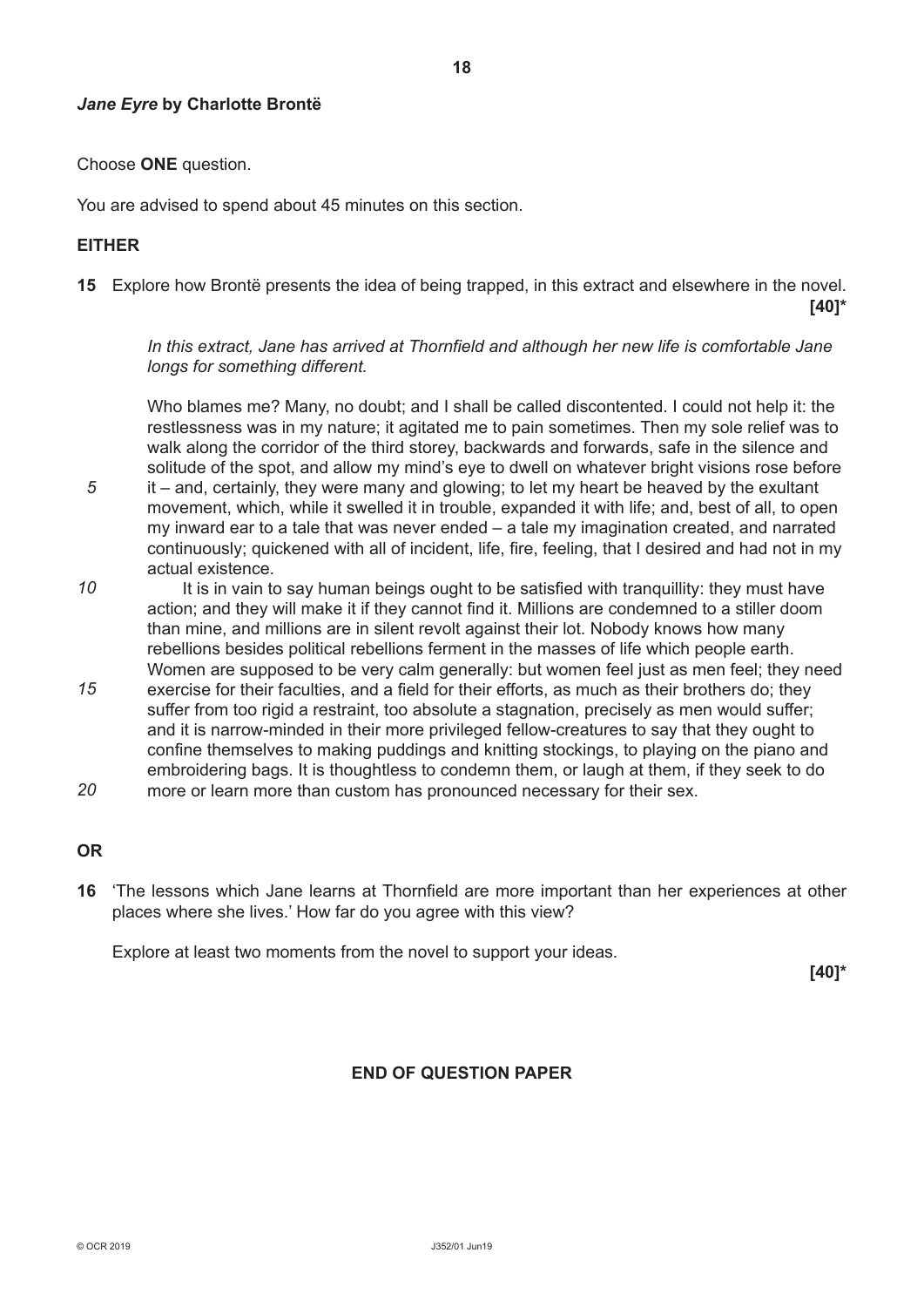# **BLANK PAGE**

**19**